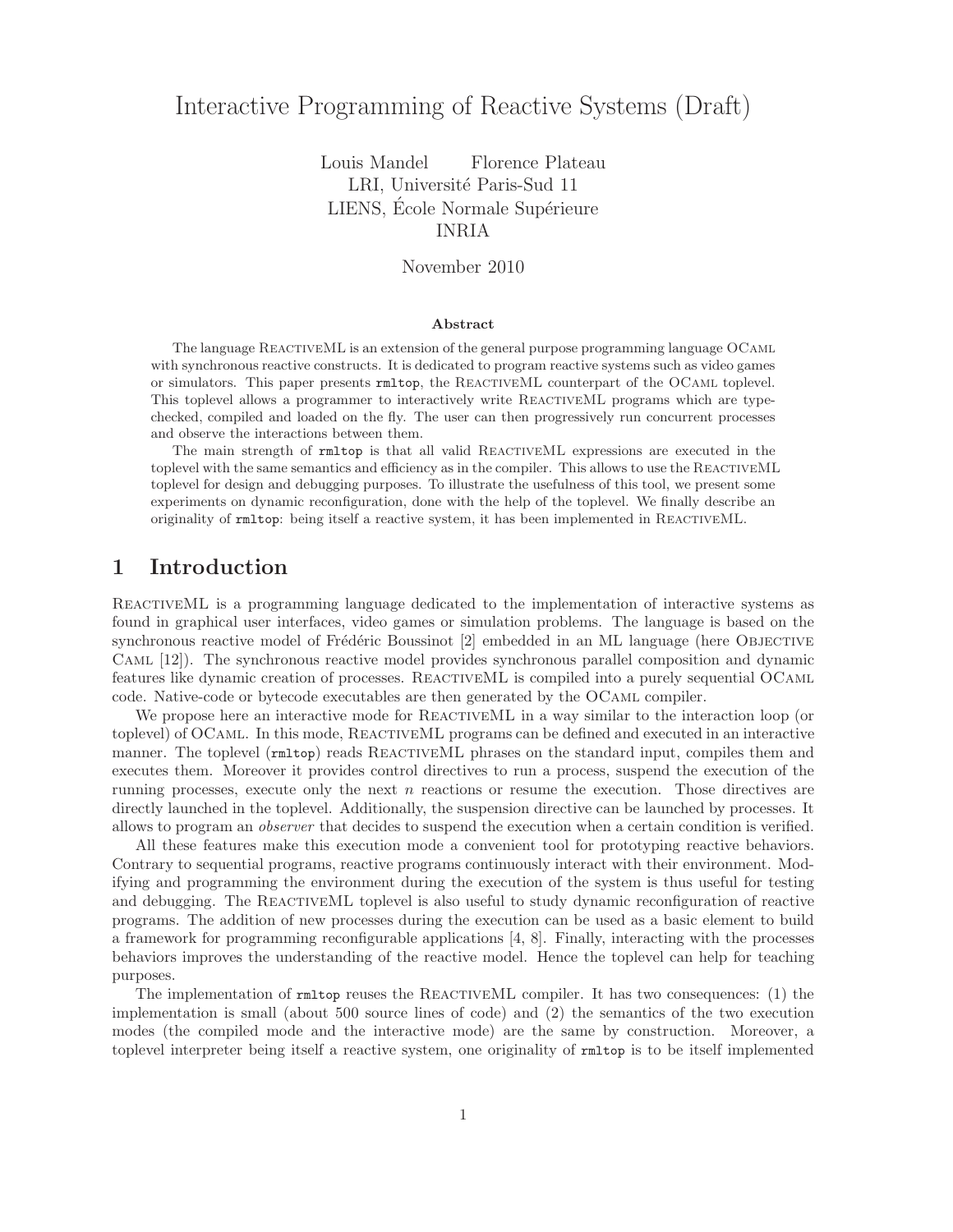```
louis@machiavel> rmltop
        ReactiveML version 1.07.08
        Objective Caml version 3.11.2
# signal s;;
val s : ('_a, '_a list) event
val s : (2a, 2a list) Implem. Lco_ctrl_tree_record.event = <abstr>
# let process p =
    await s;
    print_endline "Present";;
val p : unit process
val p : unit Implem. Lco_ctrl_tree_record. process = \langle fun \rangle# #run p;;
# emit s ();;
- : unit = ()
Present
```
Figure 1: An rmltop session.

in ReactiveML, making its implementation relatively elegant. rmltop is included in the distribution of ReactiveML which is available at: http://rml.lri.fr.

The REACTIVEML toplevel is based on the original idea of REACTIVE SCRIPTS  $[6]$  by Frédéric Boussinot and Laurent Hazard. REACTIVE SCRIPTS is a scripting language first built on REACTIVEC [5] and Tcl-Tk. Then Jean-Ferdy Susini proposed a new implementation [18] of this language based on SugarCubes [7] and Java. We will discuss the differences between our approach and Reactive SCRIPTS in Section 5.

This paper is an extended version of [13]. In the following, we first present the use of rmltop in Section 2 through a collection of examples. Section 3 deals with reconfiguration aspects. Section 4 describes rmltop implementation. Section 5 is devoted to a comparison with related work and we conclude in Section 6.

# 2 Interactive Programming in REACTIVEML

ReactiveML is based on the synchronous reactive model where time is defined as a succession of logical instants. In this model, the parallel composition guaranties that all processes can react at each instant and communications are made through instantaneous broadcasting of events. Hence, the language provides a way to define processes as functions that can be executed through several instants. The body of a process mixes OCAML code with reactive constructs a la ESTEREL [17]: parallel composition ( $||$  operator), emission of events (emit), etc. Moreover, as REACTIVEML is an extension of OCAML,<sup>1</sup> we can also define data types and functions like in OCaml.

In the following, we assume that the reader has some notions of the OCAML language [12] and of synchronous programming [1]. We will not present the REACTIVEML language in details, but only what is necessary for the following. A summary of ReactiveML constructs is available on annex A. For more details on REACTIVEML the reader can refer to [14, 15].

## 2.1 First REACTIVEML Interactive Session

Let us analyse the session given Figure 1. It is launched by the  $rmt$ ntop command and begins with the following line:

# signal s;; val  $s$  :  $\binom{1}{2}a$ ,  $\binom{1}{2}a$  list) event val s :  $('_a, '_a$  list) Implem. Lco\_ctrl\_tree\_record. event = <abstr>

This expression declares a global signal s (the character # is the prompt). It is followed by two pieces of information given by the toplevel:  $(1)$  the type inferred by the REACTIVEML compiler for this declaration

 $1$ The current implementation of REACTIVEML does not support objects, labels, polymorphic variants and functors.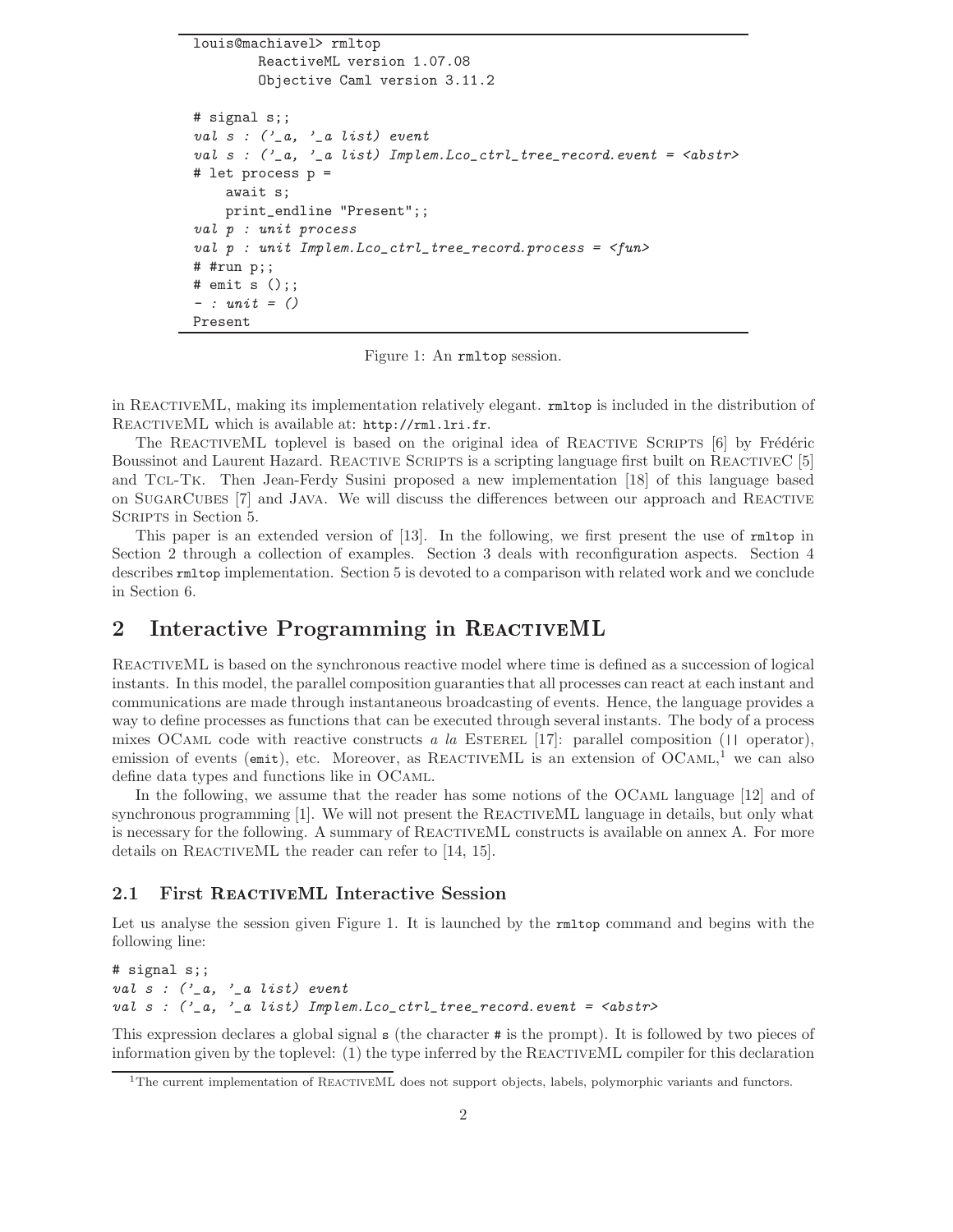and  $(2)$  the type of the corresponding OCAML code.<sup>2</sup>

Next, we define a process p (introduced by the keyword process) that prints Present when the signal s is emitted:

```
# let process p =
    await s;
    print_endline "Present";;
val p : unit process
```
Then an instance of p is executed by means of the  $\#run$  directive (as in OCAML, directives begin with a # character):

#### # #run p;;

The instance of p now runs in background and the control is returned to the user.

Finally the signal s is emitted in the reactive machine:

# emit s  $()$ ;;

Hence, the instance of the p process that is awaiting s reacts and the message Present is printed.

The main directive of rmltop is #run. This directive executes the process given as parameter. The directive #exec is derived from #run. It executes a reactive expression. It is a shortcut for:

#exec e ≡ #run (process e)

## 2.2 A Complete Example

We illustrate the use of  $rmtop$  on the so-called n-body problem. The n-body problem is the simulation of planets that obey the gravity laws of Newton. The entire code and a video presentation are available at http://rml.lri.fr/rmltop.

We first define the data type of planets, benefiting from the expressiveness of OCAML data types.

```
# type planet =
    { id : int;
      mass : float;
      pos : float * float * float;
      speed : float * float * float; } ;;
```
We now declare some useful constants and functions like the gravitational constant  $(g)$ , the integration step (dt) and a function (random\_speed) that creates a random speed value using the Random module of the OCaml standard library.

```
# let g = 6.67;;
val g : float
# let dt = 0.1;;
val dt : float
# let random_speed () =
    ((Random.float 100.0) -. 50.0,
     (Random.float 100.0) -. 50.0,
     (Random.float 100.0) -. 50.0) ;;
val random_speed : unit \rightarrow float * float * float
```
Some auxiliary OCaml functions are then defined but not detailed here.

A global signal env is declared. This signal will gather the position of all the planets in a list.

# signal env default [] gather (fun x y -> x::y);; val env :  $($ '\_a, '\_a list) event

<sup>&</sup>lt;sup>2</sup>In the following, for the sake of conciseness, we do not always display the OCAML type output.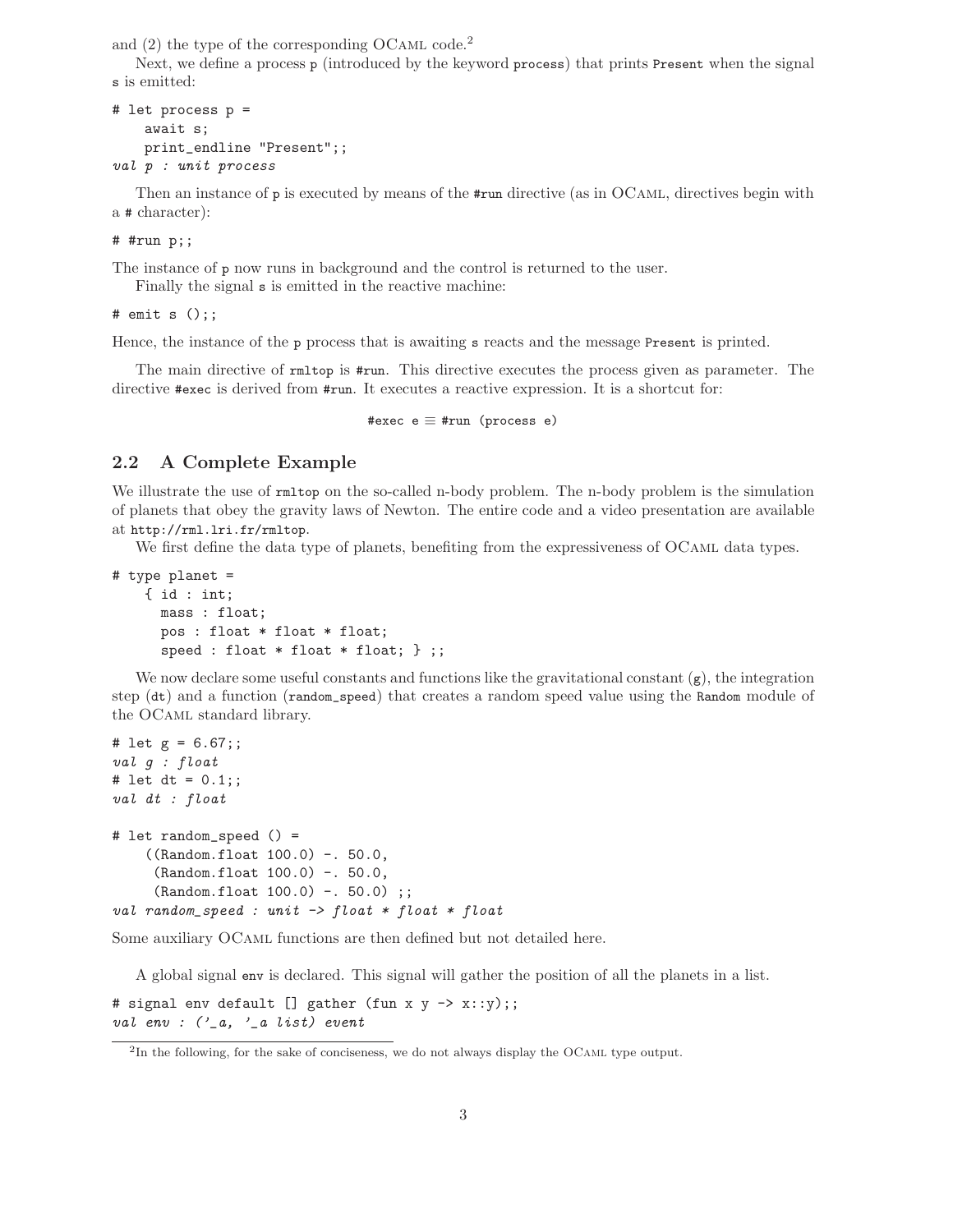

Figure 2: Screenshots of the window process.

The gather function (here,  $fun x y \rightarrow x::y$ ) defines how values emitted during the same instant are combined to build the value of the signal. This function adds each emitted value to the list of values that have already been emitted during the instant. This list is initialized with the default value []. <sup>3</sup> The env signal has type  $('_a, '_a$  list) event where '<sub>c</sub> will be instantiated with the type planet. It means that the values emitted on this signal must be of type planet and the value associated to the signal has type planet list.

The signal env is then used by the process window to display the planets.

```
# let update_display all = \dots;;
val update_display : planet list -> unit
# let process window =
   Graphics.open_graph "";
   Graphics.auto_synchronize false;
   loop
      await env (all) in update_display all
    end ;;
val window : unit process
```
This process first initializes the graphical window and then enters into an infinite loop. The behavior of the loop is the following. The expression "await env (all) in ..." waits for the emission of the env signal, and binds all to the value associated to env. Then, at the instant following the emission of the signal, the body of await/in construct is executed. The update\_display function uses the all value to draw all planets. Notice that there is no instantaneous loop since the await/in expression takes at least one instant.

This process is then executed by writing:

### # #run window;;

Its effect is to open an empty OCAML graphics window (Fig  $2(a)$ ). Since the env signal is not emitted, the window process is stuck on its await expression.

Now the behavior of a planet is given by:

```
# let random_planet () = ...;;
val random_planet : unit -> planet
# let compute_pos p all = \ldots;;
val compute_pos : planet -> planet list -> planet
# let process planet =
   let me = ref (random_planet()) in
   loop
      emit env !me;
      await env (all) in
      me := compute_pos !me all
    end ;;
val planet : unit process
```
<sup>&</sup>lt;sup>3</sup>We could have written signal env which is a shortcut for signal env default [] gather (fun x y -> x::y)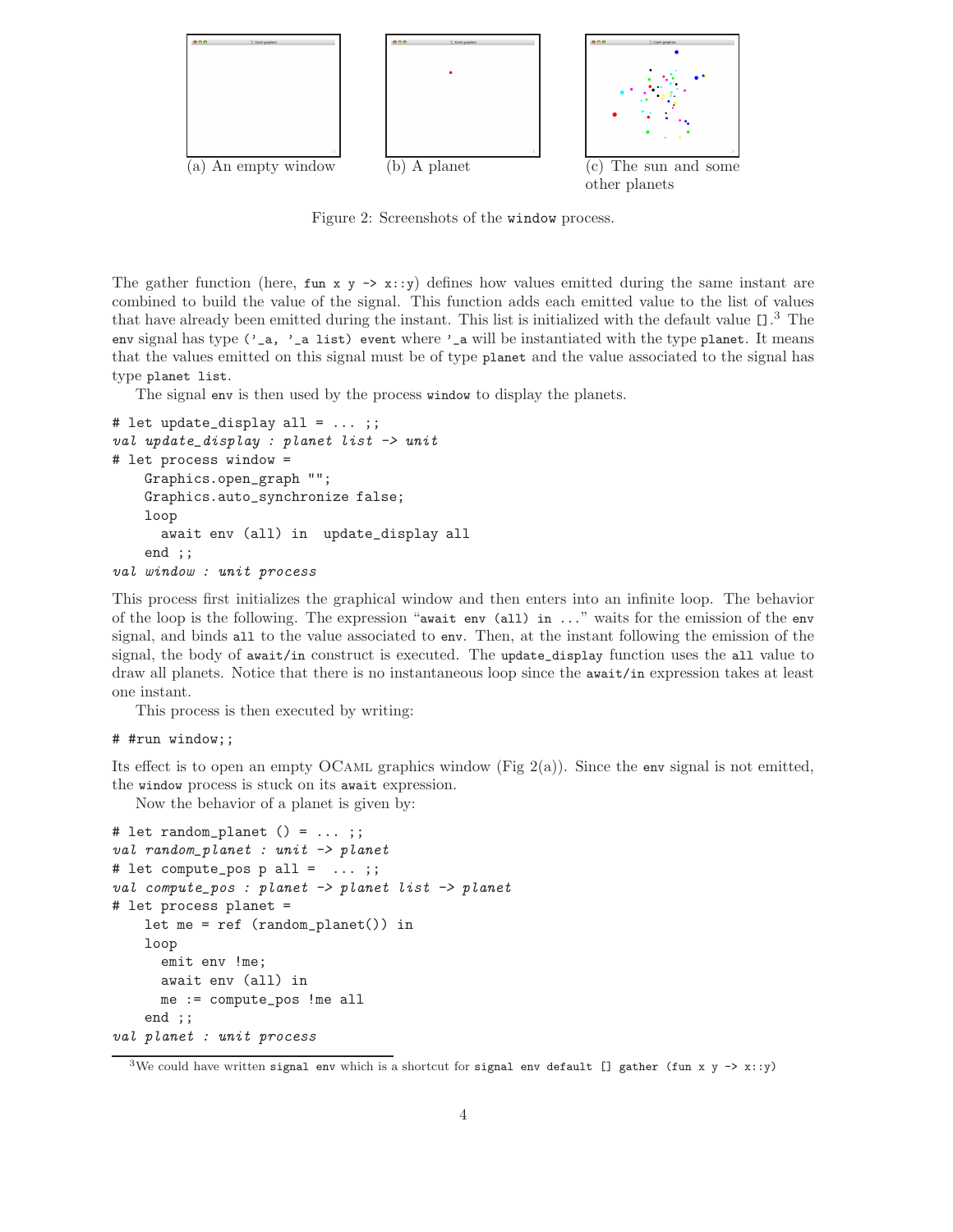The process planet uses two previously defined functions: (1) random\_planet that creates a new planet at a random position with a random speed and (2) compute\_pos that, given a planet p and a list of planets all, computes the new position of the planet p submitted to the attraction of all other planets.

The process planet creates a new random planet and enters in an infinite repetition of three parts. First it emits the position of the planet on the signal env to communicate it to other planets. Then it waits for the value of this signal (the list of all planets) which is available at the next instant. Finally, it uses this information to compute the new position of the planet.

To summarize, all the planets emit their position on the signal env. It is used by the window process for display and by each planet to compute its position at the next instant.

We now run an instance of the process planet:

#### # #run planet;;

This directive launches the planet process in background, in parallel with already running processes (here window). A new planet is created and appears on the graphical window (Figure  $2(b)$ ). As it is the unique body of the system, its trajectory is not modified and it goes out of the window. The planet process can be instantiated several times to create other planets.

# #run planet;; # #run planet;;

As the planets are of non null weights, their trajectories are modified by the interaction with the other ones, but they still go out of the window. Nevertheless, as the value of the signal env is the list of the planets, we can verify that all created planets are still running by observing the value of env. To observe the value of the signal env in a stable state, we first use the #suspend directive. It asks for the suspension of the simulation at the beginning of the next instant.

#### # #suspend;;

Planets stop their movement. We can now observe the environment by typing:

# pre env;;  $-$  : bool =  $true$ 

The evaluation of expression pre env returns the status (emitted or not) of the signal env at the preceding instant. pre can also be used to ask for the value of the signal:

```
# pre ?env;;
  - : planet list =
[{id = 1; mass = 1.;
  pos = (25486.668, -30490.001, -3332.7650);speed = (27.458270, -32.814312, -3.5462074);
 \{id = 2; \; \text{mass} = 1.;
  pos = (-17667.938, 18421.838, -12995.214);
  speed = (-34.721283, 35.976223, -25.585873)};
 \{id = 3; \; \text{mass} = 1.; \;pos = (-5691.3338, 8876.0819, 6907.2694);
  speed = (-17.164963, 26.688011, 20.773542)}]
```
Observe that it is a list of three planets as expected and that their values at the preceding instant are displayed.

Let us now run a new planet.

# #run planet;;

As the simulation is currently suspended, we can use the #step directive that executes one instant of the system.

#### # #step;;

Displaying again the environment shows that a fourth planet has been added to the list, and that the other ones have moved: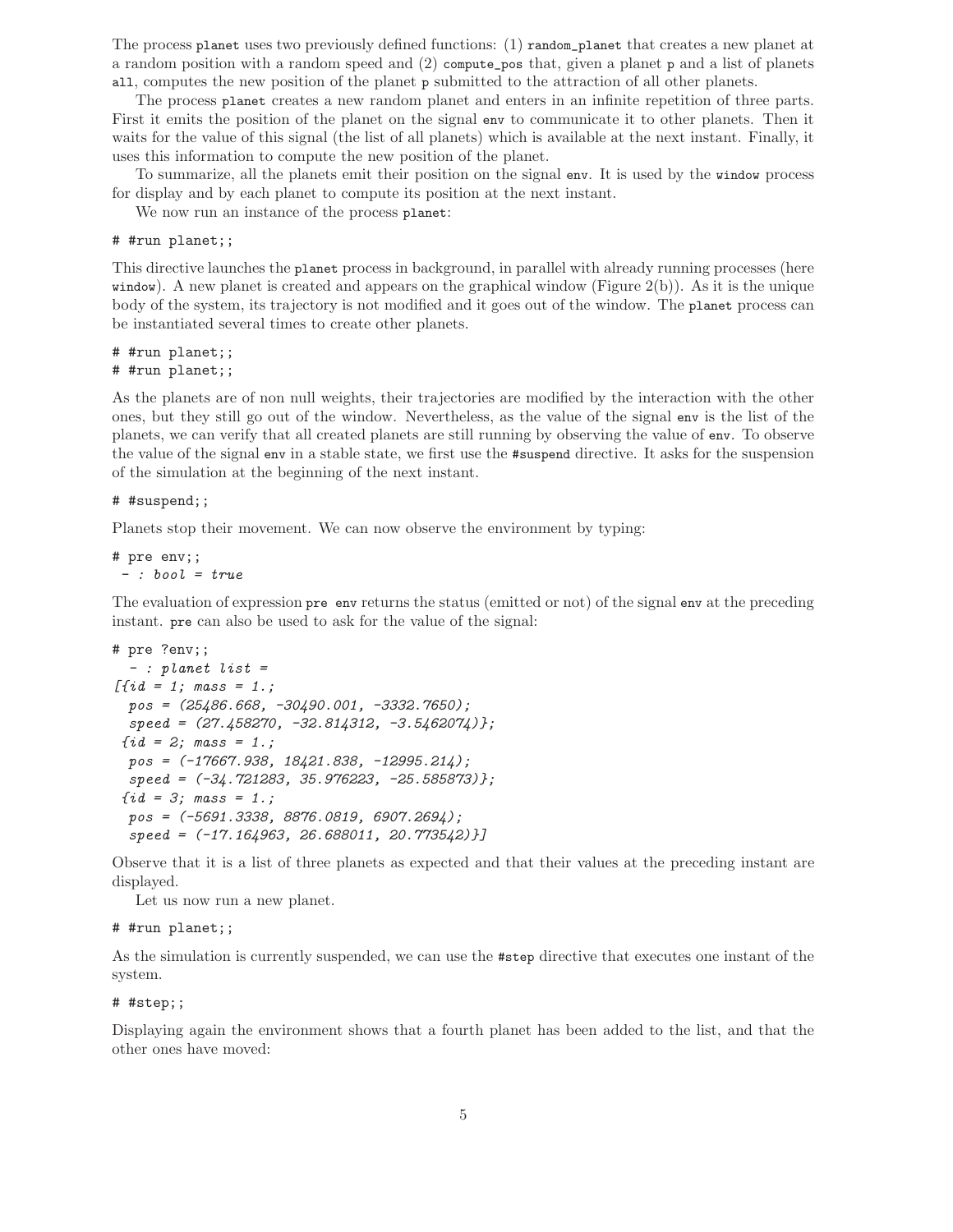```
# pre ?env;;
 - : planet list =
[{id = 1; mass = 1.;
  pos = (25492.159, -30496.564, -3333.4747);speed = (27.458270, -32.814312, -3.5462149);
 \{id = 2; \; \text{mass} = 1.; \}pos = (-17674.882, 18429.033, -13000.331);
  speed = (-34.721283, 35.976220, -25.585873);
 \{id = 3; \; \text{mass} = 1.; \;pos = (-5694.7668, 8881.4195, 6911.4241);
  speed = (-17.164961, 26.688011, 20.773546);
 \{id = 4; \; \text{mass} = 1.; \;pos = (-44.769087, -83.553279, -76.555396);speed = (12.309124, -15.532798, 12.909834)}]
```
The directives **#suspend** and **#step** are helpful for debugging and understanding reactive systems.<sup>4</sup> The directive #resume goes back to the sampled mode.

#### # #resume;;

We now define a new process sun that creates a star much heavier than the planets and which does not move:

```
# let process sun =
    let me =
      { id = 0;
        mass = 30000.0;
        pos = (0.0, 0.0, 0.0);
        speed = (0.0, 0.0, 0.0) }
    in
    loop
      emit env me;
     pause
    end ;;
val sun : unit process
```
Its behavior is to make its position available to the planets by emitting it at each instant on the env signal and to wait for the following instant without updating its position. If we run the sun process, a sun appears on the graphical window.

#### # #run sun;;

Several planets can be added at the same time using the for/dopar construct.

```
# #exec (for i = 1 to 50 dopar run planet done);;
```
The expression we execute here is a loop that runs 50 planets in parallel. Each new planet is attracted by the sun and turns around it (Figure.  $2(c)$ ).

Suppose we want to observe an eclipse.

```
# let eclipse { pos = (x, y, z) } =
    abs_float x < 10. && abs_float y < 10. && z > 0.;;
val eclipse : planet -> bool
```
The boolean function eclipse takes a planet as argument and tests if it is in front of the sun. We can test if at least one planet was at an eclipse position at the preceding instant by evaluating the following expression:

```
# List.exists eclipse (pre ?env);;
-: bool = false
```
<sup>&</sup>lt;sup>4</sup>The directive  $\# \text{step } n$  is also available. It allows to execute n instants of the system.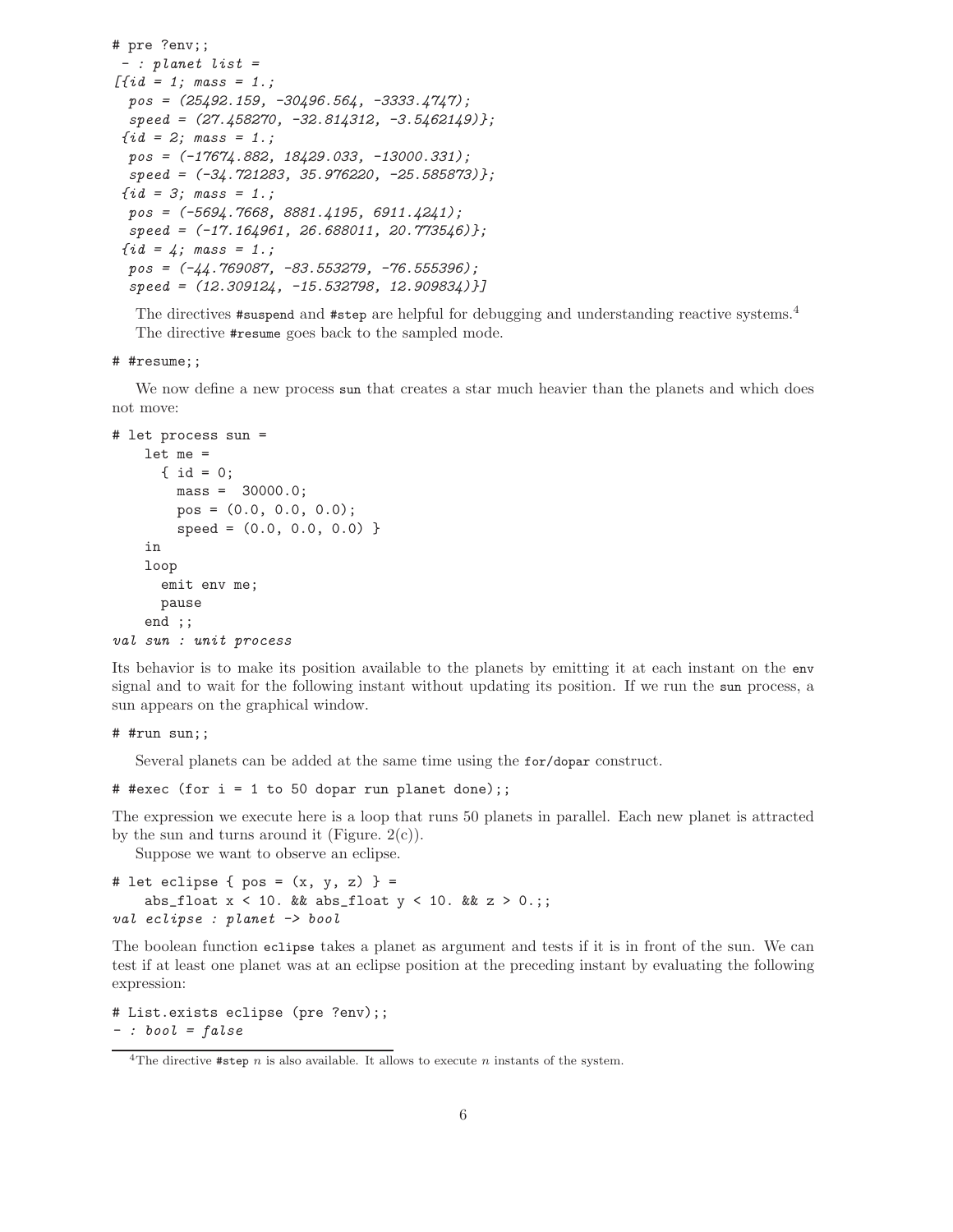List.exists p 1 is a OCAML expression that returns true if an element of 1 satisfies the predicate p. Here, the returned value is false, so there was no eclipse when the phrase has been evaluated.

It would be very difficult to suspend by hand the simulation exactly when a planet is in front of the sun, and tedious to execute the system step by step until an eclipse occurs. Fortunately, the #suspend directive can be launched by processes. We can thus define a process eclipse\_observer that suspends the simulation if a planet is at an eclipse position.

```
# let process eclipse_observer =
   loop
      await env (all) in
      if List.exists eclipse all then #suspend
    end;;
val eclipse_observer : unit process
# #run eclipse_observer;;
```
As soon as we run the eclipse observer, the simulation is suspended each time an eclipse occurs.

The process eclipse\_observer is a synchronous observer [10]. This kind of processes observe dynamic properties of a system without modifying its behavior. The combination of this feature with the possibility to suspend the simulation allows to set semantic breakpoints. These breakpoints are defined by arbitrarily complex conditions expressed in the language itself. This is an original and powerful way to suspend the execution of a program.

We have shown through this example of the n-body problem that the REACTIVEML toplevel is not only useful to understand a reactive system, but also to test and debug it. We are now going to describe how we can use the toplevel to do experiments about dynamic reconfiguration of reactive systems.

# 3 Dynamic Reconfiguration

We call dynamic reconfiguration the ability to add and remove processes to a system during its execution. The ReactiveML toplevel provides good basic elements to study dynamic reconfiguration of reactive systems. For example, it is easy to program a process killable that allows to kill each process  $p$  launched by the command  $#run$  (killable p) when its identifier is sent on a global signal to\_kill.<sup>5</sup>

```
# signal to_kill ;;
val to_kill : (ident, ident list) event
# let process killable p =
   let id = gen_id () in print_id id;
   do
     let v = run p in Some vuntil to_kill(ids) when List.mem id ids -> None done ;;
val killable : 'a process -> 'a option process
```
The killable combinator is a higher order process: it takes a process as argument. It associates a fresh identifier to p using a gen\_id function and prints it such that the user can know it. Then the body of the process executes p under the supervision of the global signal to\_kill: the execution terminates when the identifier of the process belongs to the list of processes to kill (*i.e.* to the value associated to  $\mathbf{t}_0$ **kill**).

The behavior of the process killable is implemented using the REACTIVEML do  $e_1$  until  $s(x)$  when  $c \rightarrow e_2$  done construct. This construct executes  $e_1$  until the signal s is present and c is satisfied, then it executes  $e_2$  (in c and  $e_2$ , the variable x is bound to the value associated to the signal). Here, the condition List.mem id ids tests if the identifier of the process (id) belongs to the list of the processes to kill (ids). The value returned by the killable combinator is None if the execution of p is preempted. Otherwise, it is Some v where v is the value returned by p. Note that this combinator is polymorphic, it can be used to control the execution of a process that returns a value of any type.

<sup>&</sup>lt;sup>5</sup>In the following, types may be specialized to simplify the reading. The type ident and the functions gen\_id and print id are supposed to be previously defined.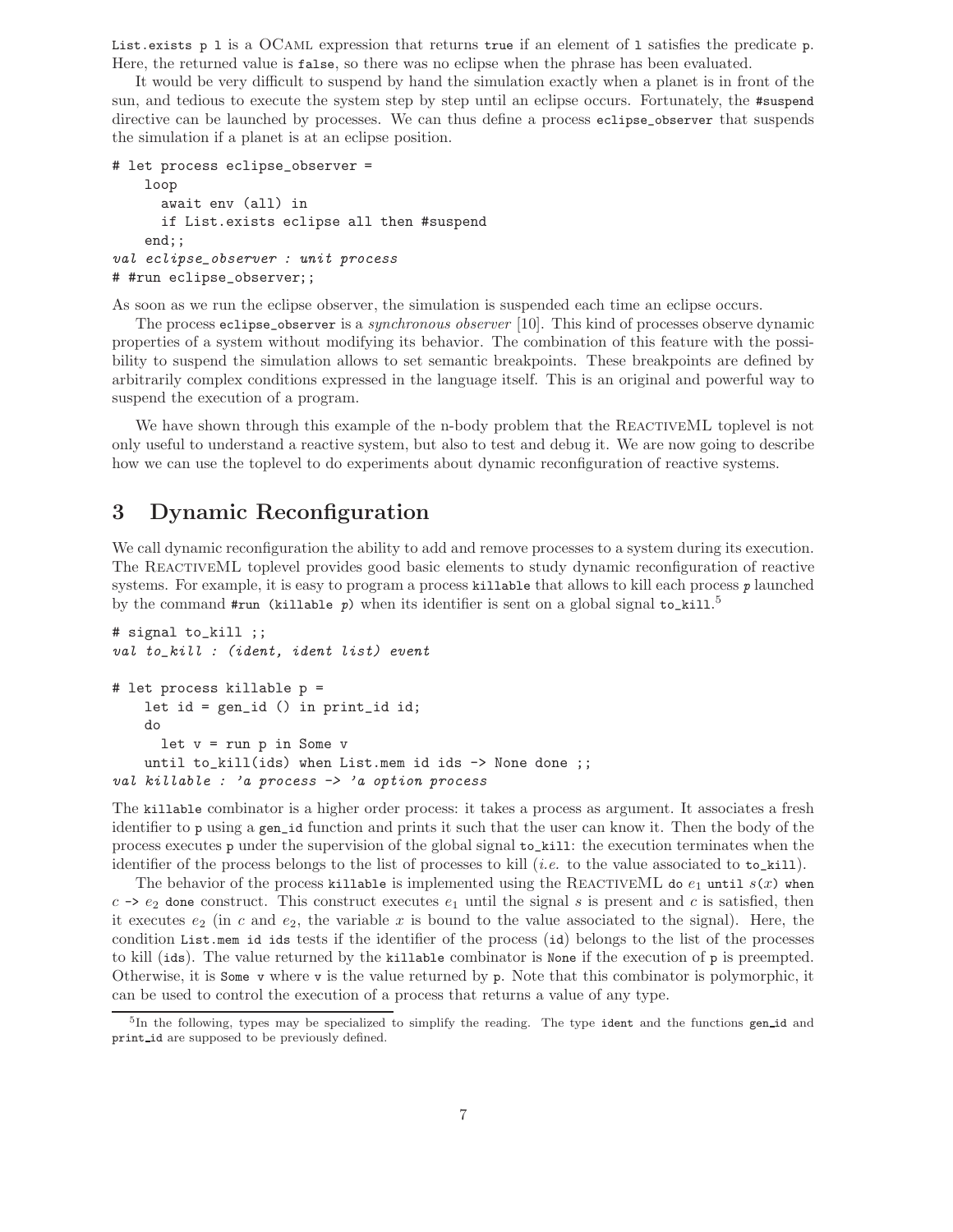Killing a process launched through the killable combinator simply consists in emitting its identifier on the to\_kill signal. Let us illustrate that on the example of previous section. We run a killable sun by typing:

# #run (killable sun);;  $[1]$ 

The identifier 1 of the process is displayed on the standard output. Then we put a planet into orbiter:

# #run planet;;

Finally, we remove the sun by emitting its identifier on the signal to\_kill:

# emit to\_kill 1;;

We can observe that the sun disappears and the planet goes out of the window because the sun is no more here to attract it.

## 3.1 Basic reconfiguration combinators

In this section, we present some simple combinators that provide a first step to reconfiguration. For the sake of conciseness, we consider that combinators take as argument processes identifiers. Under this hypothesis, the combinator killable becomes:

```
let process killable id p =
  do
    let v = run p in Some vuntil to_kill(ids) when List.mem id ids -> None done ;;
val killable : ident \rightarrow 'a process \rightarrow 'a option process
```
In the same way, it is possible to define a combinator that allows to suspend and resume a process (and only this one):

```
let process suspendable id p =
  control
    run p
  with to_suspend_resume(ids) when List.mem id ids done ;;
val suspendable : ident \rightarrow 'a process \rightarrow 'a process
```
The construct control e with  $s(x)$  when c done switches between the execution of e and its suspension when the signal  $s$  is present and  $c$  is satisfied. Note that using the combinator suspendable differs from launching the #suspend directive. The former suspends one process, while the latter suspends the whole simulation. If we launch a process sun under the supervision of this combinator, it is possible to suspend it during a few instants in order to change the orbiter of the planets.

The resettable combinator allows to reset a process during its execution by the emission of its identifier on a global signal to\_reset:

```
let rec process resettable id p =
  do
    run p
  until to_reset(ids) when List.mem id ids \rightarrow run (resettable id p) done ;;
val resettable : ident \rightarrow 'a process \rightarrow 'a process
```
Here, to reset the execution of the process p, it is first interrupted and then a new instantiation is executed. It is done through recursion (introduced with the rec keyword).

## 3.2 More advanced combinators

In this section, we illustrate how the behavior of a process can be changed dynamically, thanks to recursion and the ability to emit a process on a signal. A first useful reconfiguration combinator is the replacement of the behavior of a running process. The replace process runs an initial process p\_init until the emission of a signal new\_behavior. It then executes the process p carried by this signal. The process p is launched by a recursive call to replace to give the opportunity to replace it again.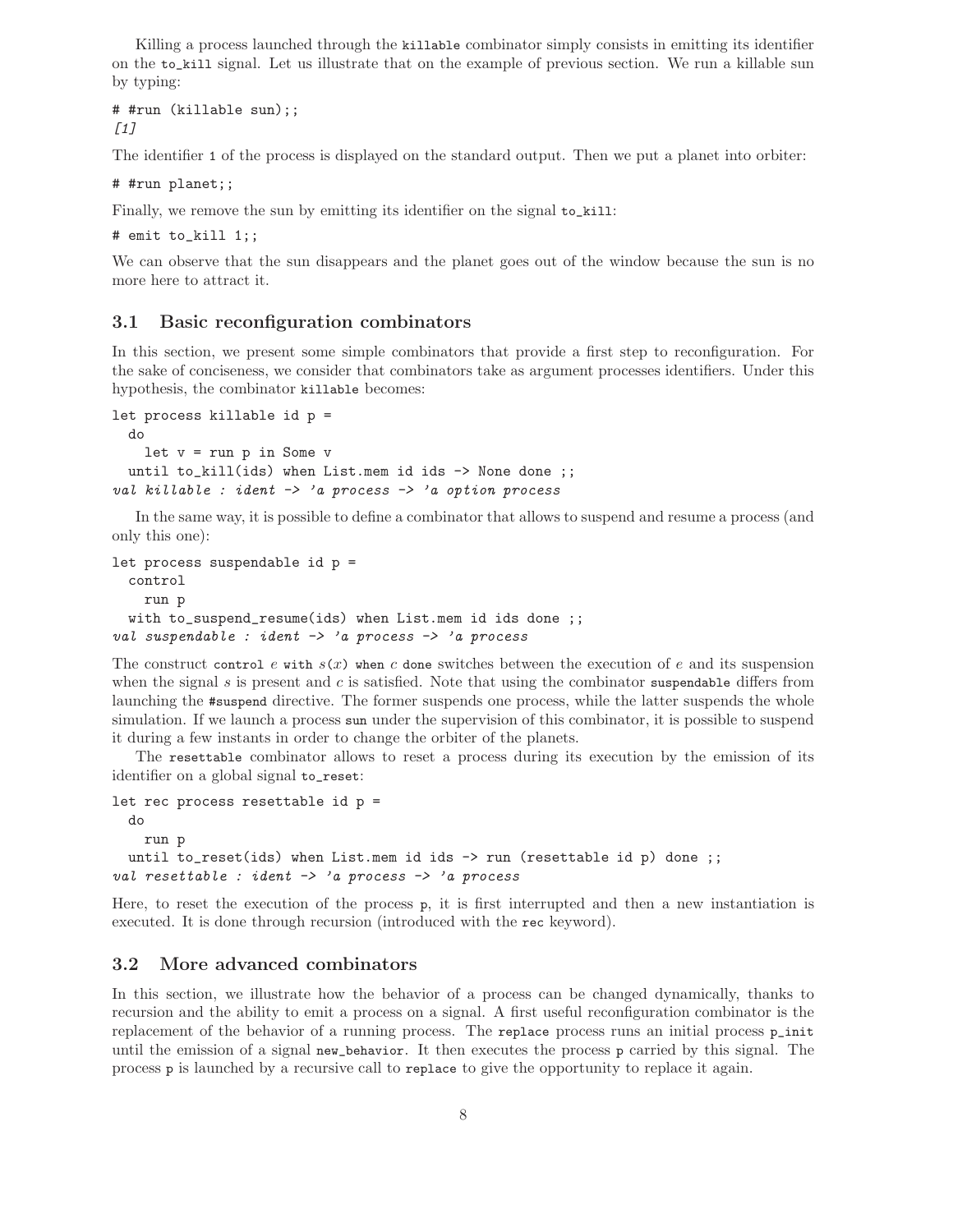```
let rec process replace p_init new_behavior =
  do
    run p_init; halt
  until new_behavior(p) \rightarrow run (replace p new_behavior) done ;;
val replace : 'a process \rightarrow ('b, 'a process) event \rightarrow 'c process
```
A design choice has been made here: the body of the do/until construct never dies (thanks to the halt statement). Thus, a process can be replaced even after its termination. If we remove the halt statement, the body of the do/until construct dies after the termination of the running process and thus the replace process also dies. In this case, a process can be replaced only before its death.

Now, we define a process replaceable similar to the combinators of previous section. It filters the replacement requests sent on a global signal to\_replace and forwards to the process it manages the requests addressed to it.

```
signal to_replace ;;
val to_replace :
  (ident * unit process, (ident * unit process) list) event
let process replaceable id p_init =
  signal new_behavior default process ()
                          gather (fun p q \rightarrow process (run p || run q))
  in
  run (replace p_init new_behavior)
  | \cdot |loop
    await to_replace(reqs) in
    List.iter (fun (x,p) \rightarrow if x = id then emit new_behavior p) reqs
  end ;;
val replaceable : ident \rightarrow unit process \rightarrow unit process
```
First, the process replaceable declares a local signal new\_behavior dedicated to the collection of the requests concerning the managed process. The gathering function of this signal is such that if several requests are ordered at the same time, then the resulting new behavior will be the parallel composition of all requested new behaviors.

Then, the process replaceable is composed of two parallel branches. On the one hand, it launches the process p\_init under the control of the replace process. On the second hand, it scans the global signal to\_replace and forwards to new\_behavior the requests concerning the process it manages.

Hence, launching the process p of identifier id with the #run (replaceable id p) directive allows to replace the behavior of p by the one of p' by emitting the pair  $(id, p')$  on the global signal to\_replace.

An other useful reconfiguration combinator is to add new behaviors to a running process. First, we define a extend process that executes a process p\_init and awaits new processes to execute on a signal new\_behavior.

```
let rec process extend p_init new_behavior =
  run p_init
  | \ |await new_behavior(p) in
  run (extend p new_behavior) ;;
val extend : 'a process \rightarrow ('b, 'a process) event \rightarrow unit process
```
Then, we have to program a process extensible that filters the adding requests send on a global signal to\_add.

```
signal to_add ;;
val to_add : (ident * unit process, (ident * unit process) list) event
```
The process extensible can be implemented similarly to the replaceable process. Hence, this code can be factorized by the introduction of a process basic\_requests\_manager parametrized by the reconfiguration combinator to apply (combinator) and the signal on which requests are sent (requests).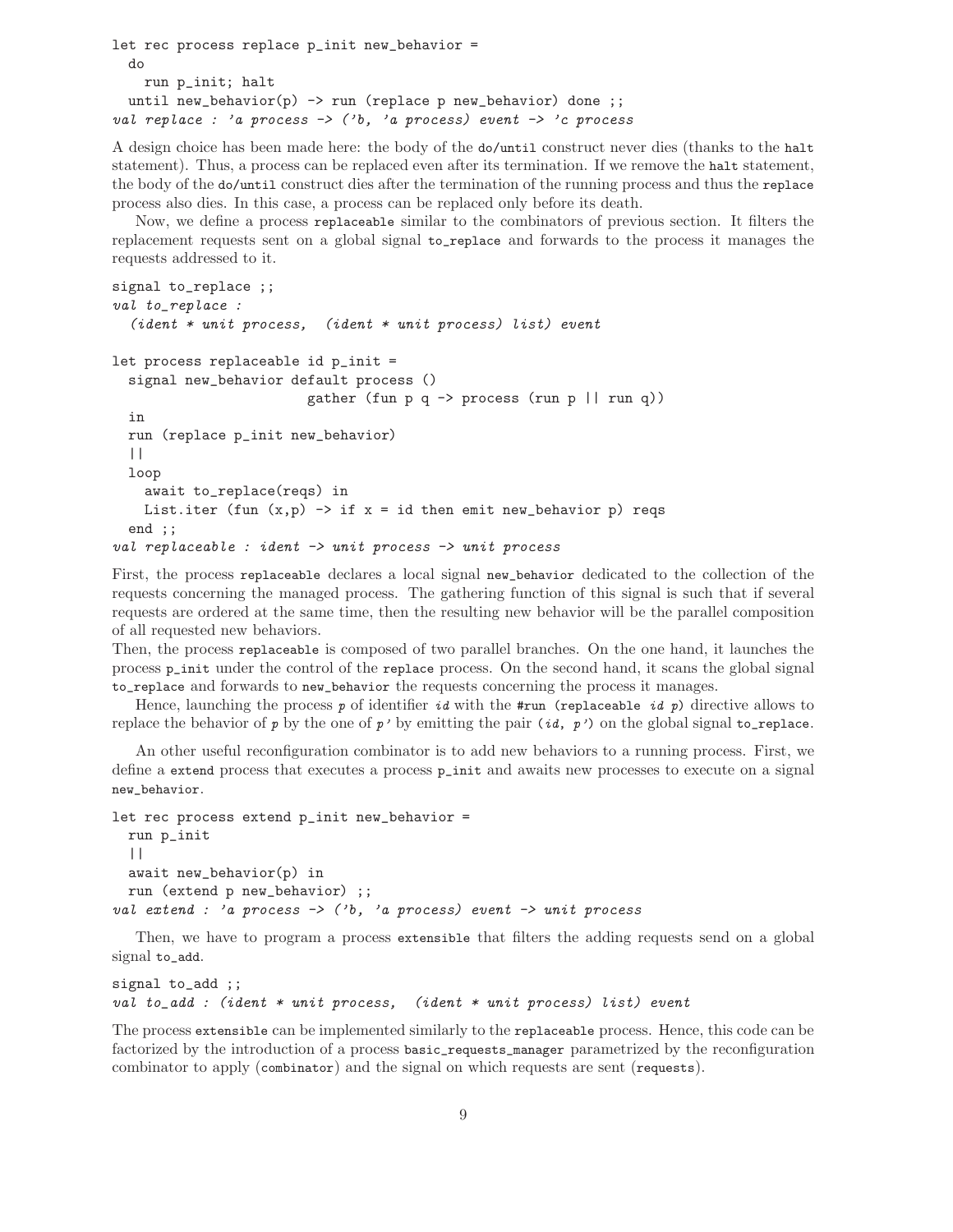```
let process basic_requests_manager combinator requests id p_init =
  signal new_behavior default process ()
                            gather (fun p q \rightarrow process (run p || run q))
  in
  run (combinator p_init new_behavior)
  | \ |loop
    await requests(reqs) in
    List.iter (fun (x,p) \rightarrow if x = id then emit new_behavior p) reqs
  end ;;
val basic_requests_manager :
  (unit process \rightarrow ('a process, unit process) event \rightarrow 'b process) \rightarrow('c, (ident * 'a process) list) event \rightarrow ident \rightarrow unit process \rightarrowunit process
```
With this manager, the processes replaceable and extensible are implemented as follows:

```
let replaceable = basic_requests_manager replace to_replace ;;
val replaceable : ident -> unit process -> unit process
```

```
let extensible = basic_requests_manager extend to_add ;;
val extensible : ident -> unit process -> unit process
```
A drawback of this implementation of these two combinators is that it does not allow to share information between the processes. In the case of replaceable, we would like to transmit a state from the running process to the new one. In the case of extensible, we would like the different behaviors to have a common state. This two goals can be achieved by writing a new manager. This new manager is very similar to basic\_requests\_manager except that the processes are parametrized by a state.

```
let process requests_manager combinator requests id p_init state =
  signal new_behavior default process ()
                         gather (fun p q -> process (run p || run q))
  in
  run (combinator (p_init state) new_behavior)
  | \ |loop
    await requests(reqs) in
    List.iter
      (fun (x,p) \rightarrow if x = id then emit new_behavier (p state))
      reqs
  end ;;
val requests_manager :
  ('a process -> (unit process, unit process) event -> unit process) ->
  ('b, (ident * ('state -> unit process)) list) event ->ident \rightarrow ('state -> 'a process) -> 'state -> unit process
```
An example illustrating the use of this manager is available at the address http://rml.lri.fr/rmltop/ reconfiguration.

# 3.3 Composing combinators

We have seen that programming reconfiguration combinators in REACTIVEML is natural, thanks to higher-order, polymorphism and recursion. An interesting point is that we are also able to combine them in order to produce more powerful ones.

Consider we want to launch a process in such a way that it is not only "suspendable", but also "killable". It can be done using the following combinator:

```
let killable_suspendable id p =
 killable id (suspendable id p) ;;
val killable_suspendable : ident -> 'a process -> 'a option process
```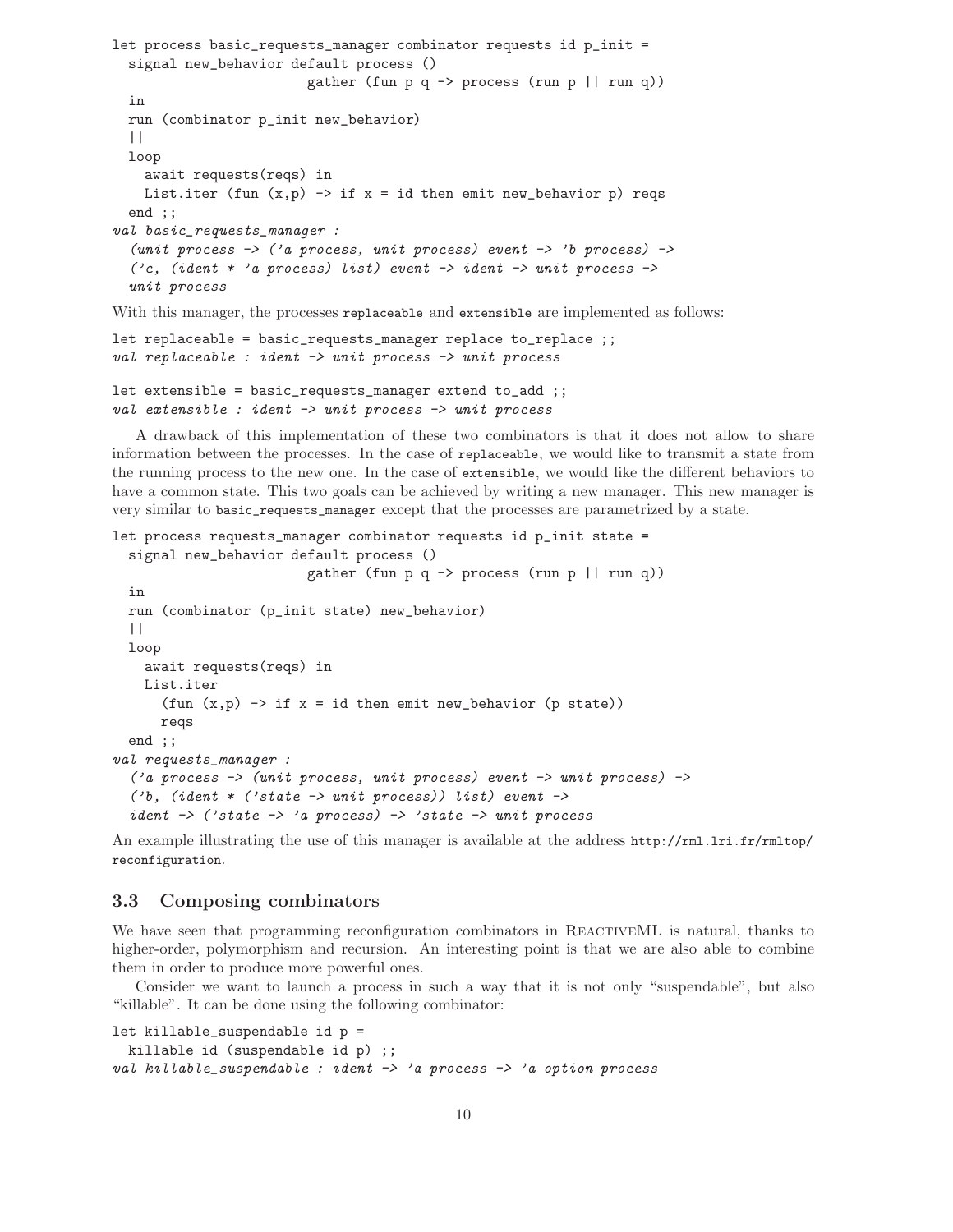

Figure 3: Structure of the implementation of the REACTIVEML interactive mode.

This combinator allows to kill a process even while it is suspended. We could have done another design choice by composing the combinators differently:

```
let suspendable_killable id p =
  suspendable id (killable id p) ;;
val suspendable_killable : ident \rightarrow 'a process \rightarrow 'a option process
```
This later combinator does not allow to kill the process when it is suspended: the suspendable process controls the killable one, so it also suspends the behavior that allows to kill.

## 3.4 Conclusion

We have shown through these examples that it is easy to program reconfiguration combinators in REACTIVEML. Trying to compose the different reconfiguration features raises many questions of design. What we argue here is that rmltop is a good tool to experiment the different choices and to understand the differences between them.

Finally, note that dynamic reconfiguration of reactive systems does not only consists in modifying behaviors but also in modifying data types. For this aspect of reconfiguration, REACTIVEML does not provides any facilities. In particular, it is not possible to change the type of a signal during the execution. Nonetheless, this feature ensures the type safety of the system.

## 4 Implementation

The REACTIVEML interactive mode consists of three parts: (1) a toplevel that reads the source code to build the execution environment and record the directives, (2) a reactive machine that evaluates processes launched by the #run directive and (3) a controller that supervises the execution of the reactive machine with respect to the other directives (#suspend, #resume and #step).

## 4.1 The Toplevel

As the REACTIVEML language is compiled into OCAML, it is natural that the REACTIVEML toplevel uses the OCaml toplevel to execute compiled ReactiveML phrases and to dynamically build an execution environment.

The structure of the implementation is presented Figure 3. A Unix process rmltop coordinates the parallel execution of a ReactiveML compiler rmlc and an OCaml toplevel ocaml.

- The REACTIVEML compiler runs in an interactive mode. REACTIVEML phrases are given as input to the rmlc compiler. The compiler returns the corresponding OCaml code.
- The compiled code is then sent to the OCAML toplevel that executes it. This execution builds an environment that contains the definition of the functions and processes.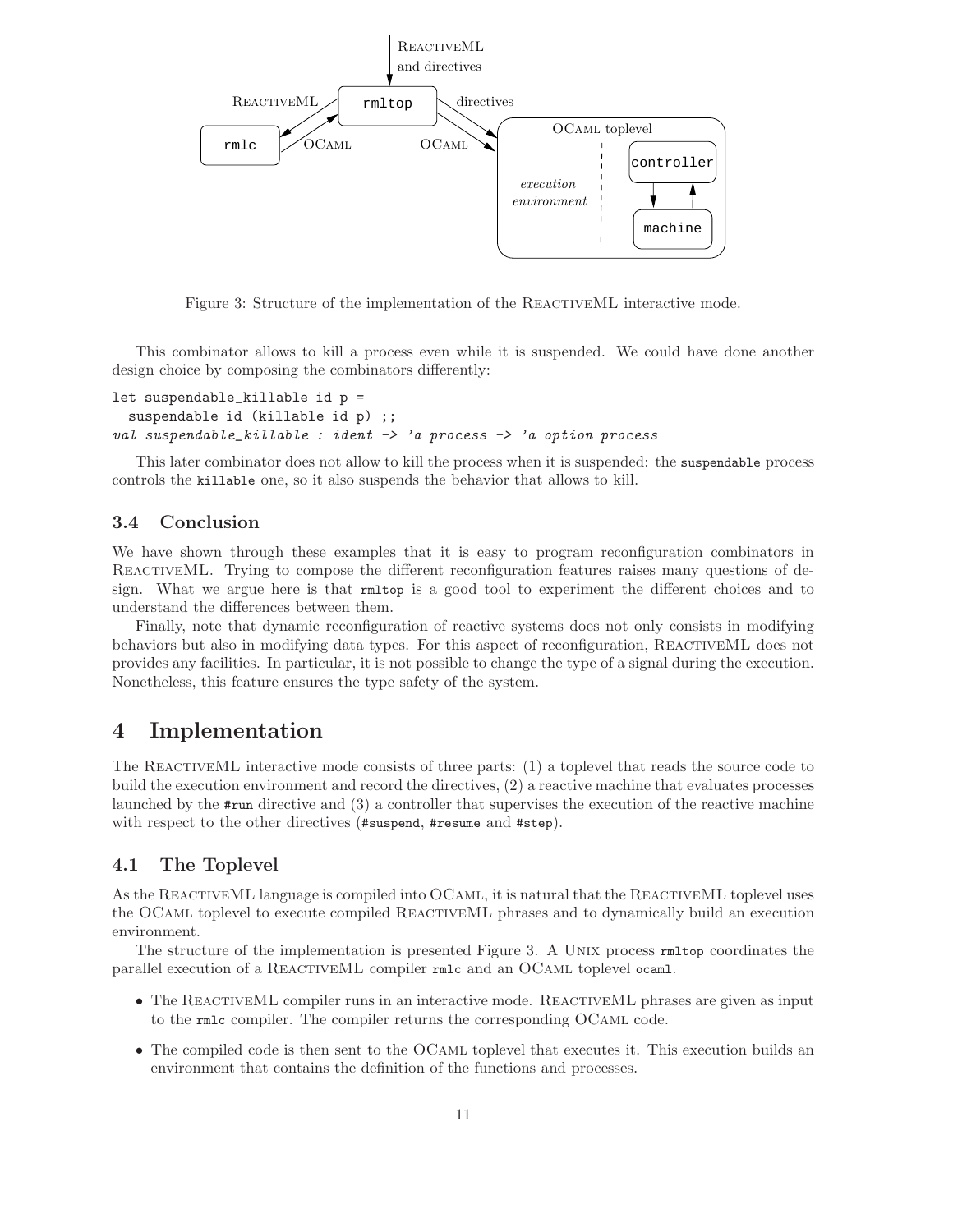The reactive machine and its controller run in a separate thread of the OCaml toplevel. This software architecture allows the reactive machine to access to the environment of the OCAML toplevel. The communication between the two threads is made through shared memory. So we use a lock Rmltop\_global.mutex to prevent data races. This lock is taken during the execution of compiled ReactiveML phrases.

The execution of a directive sets a global reference in the execution environment. There is one reference by directive, defined in the module Rmltop\_global. The controller inspect the values of the references to take into account the executed directives.

Let us now present the reactive machine.

## 4.2 The Reactive Machine

The reactive machine executes the processes launched by the #run directive. It is implemented by the function Rmltop\_reactive\_machine.rml\_react that computes the reaction of one instant of the machine.

val rml\_react: unit Rmltop\_global.rml\_process list -> unit

It takes as argument a list of processes to execute in parallel with the processes that are already running in the machine. This function is the interface between the reactive machine and the controller.

The body of rml\_react takes the lock Rmltop\_global.mutex during its execution. It ensures that it is not executed in parallel with a REACTIVEML phrase in the toplevel.

## 4.3 The Reactive Machine Controller

The controller makes the reactive machine react: it controls when the machine must compute a new instant. In particular, the controller interprets the following directives: #suspend, #resume and #step.

As shown in [11], the control of the execution of a reactive program is itself a reactive program. Thus, the control of the reactive machine can be programmed by a process written in REACTIVEML. The core of the controller is a process machine\_controller. It determines when the reactive machine must compute a new instant. It is composed of two modes: (1) the sampled mode and (2) the step by step mode. It must switch from the first one to the second one when the signal suspend is emitted, and from the second one to the first one when resume is emitted. When the machine is in the second mode, if the signal step is emitted, then a fix number of instants (given by the value associated to step) is computed. This computation can be interrupted if the signal suspend is emitted.

```
let process sampled =
  loop
    Rmltop_reactive_machine.rml_react(get_to_run());
    pause
  end
let process step_by_step =
  loop
    await step(n) in
    do
      for i = 1 to n do
        Rmltop_reactive_machine.rml_react(get_to_run());
        pause
      done
    until suspend done
  end
let process machine_controller =
  loop
    do run sampled until suspend done;
    do run step_by_step until resume done
  end
```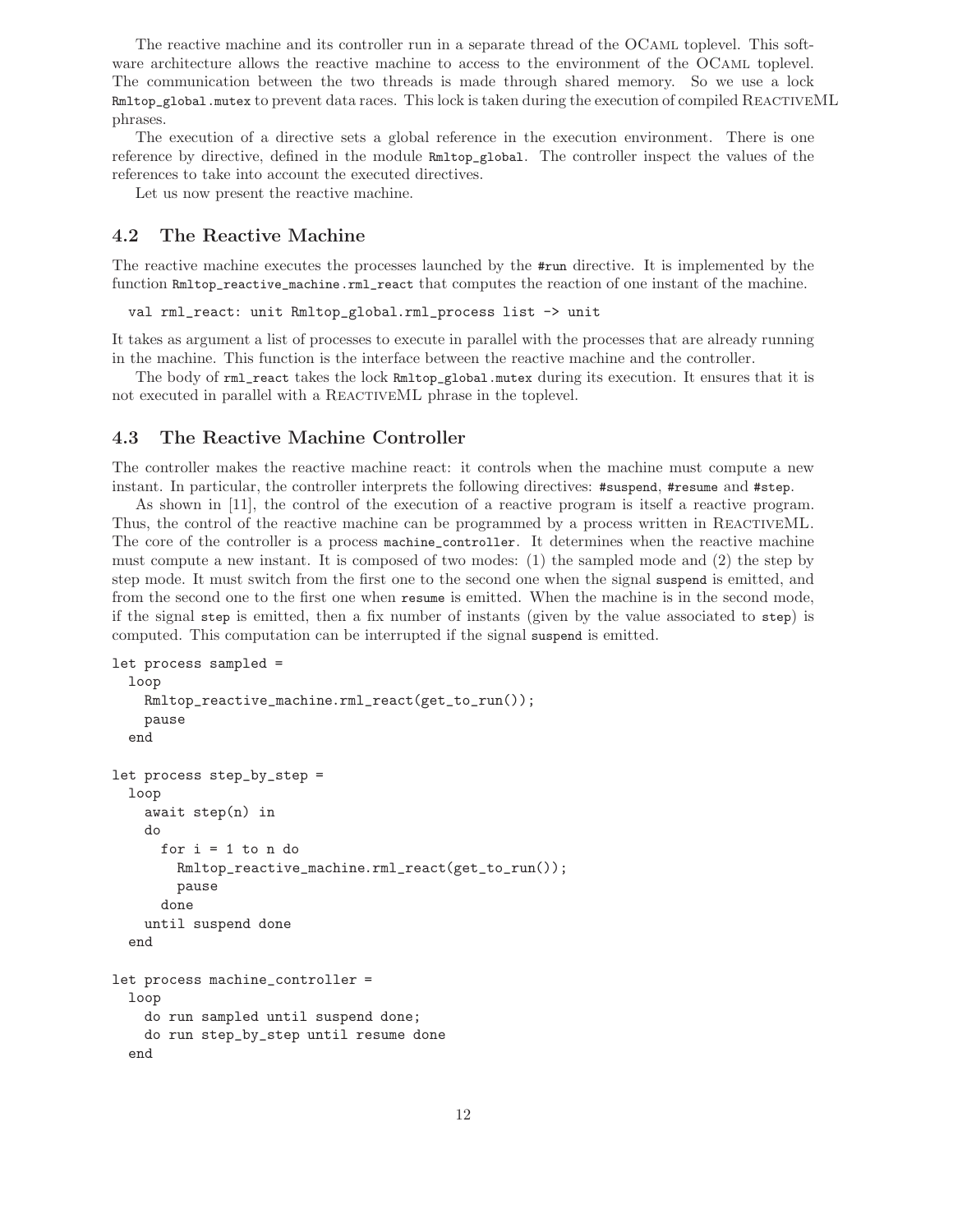

Figure 4: machine controller automaton.

The process machine\_controller implements the two states Moore automaton of Figure 4. We recall that the expression do e until s done executes its body  $(e)$  until signal s is present. The first do/until is the first state, and the second do/until is the second one. The condition to go from the first state to the second one is the presence of signal suspend. Respectively, the condition to go from the second state to the first one is the presence of signal resume. Let's now detail the code of each state.

In the sampled mode, an infinite loop periodically calls the reaction function of the machine.<sup>6</sup> In the step by step mode, each time the signal step is emitted with the value n, n instants of the reactive machine are executed. The do/until interrupts this sequence of reactions if the signal suspend is emitted.

The controller is also in charge of the translation of directives into REACTIVEML signals. We have seen in Section 4.1 that the reactive machine and the controller communicate through shared variables (suspend, resume and step) defined in the Rml\_global module. The controller monitors these global variables and emits the corresponding signal when the status of a variable changes. This behavior is implemented by the following generate\_signals process.

```
let ref_to_sig ref s =
 match !ref with
  | None -> ()
  | Some v -> ref := None; emit s v
let process generate_signals =
  loop
   Mutex.lock Rmltop_global.global_mutex;
   ref_to_sig Rmltop_global.suspend suspend;
   ref_to_sig Rmltop_global.resume resume;
   ref_to_sig Rmltop_global.step step;
   Mutex.unlock Rmltop_global.global_mutex;
   pause;
  end
```
Finally, the behavior of the controller is to execute the two processes machine\_controller and generate\_signals in parallel.

```
let process controller =
  run machine_controller || run generate_signals
```
## 4.4 Conclusion

Due to the software architecture of  $rmttop$ , any valid REACTIVEML expression is accepted by the toplevel and has the same semantics and efficiency as the compiled version (with a small overhead due to directive management). Indeed, the same REACTIVEML compiler is used for the two versions of the language and the OCaml toplevel is as efficient as the compiler. Moreover this software architecture results in a light implementation.

# 5 Related Work

Though REACTIVEML is largely inspired from ESTEREL, it would be much more difficult to implement a reactive toplevel for this language. In Esterel, adding dynamically processes to a running program

 $6$ The function get\_to\_run returns the list of processes to add to the machine and resets the list.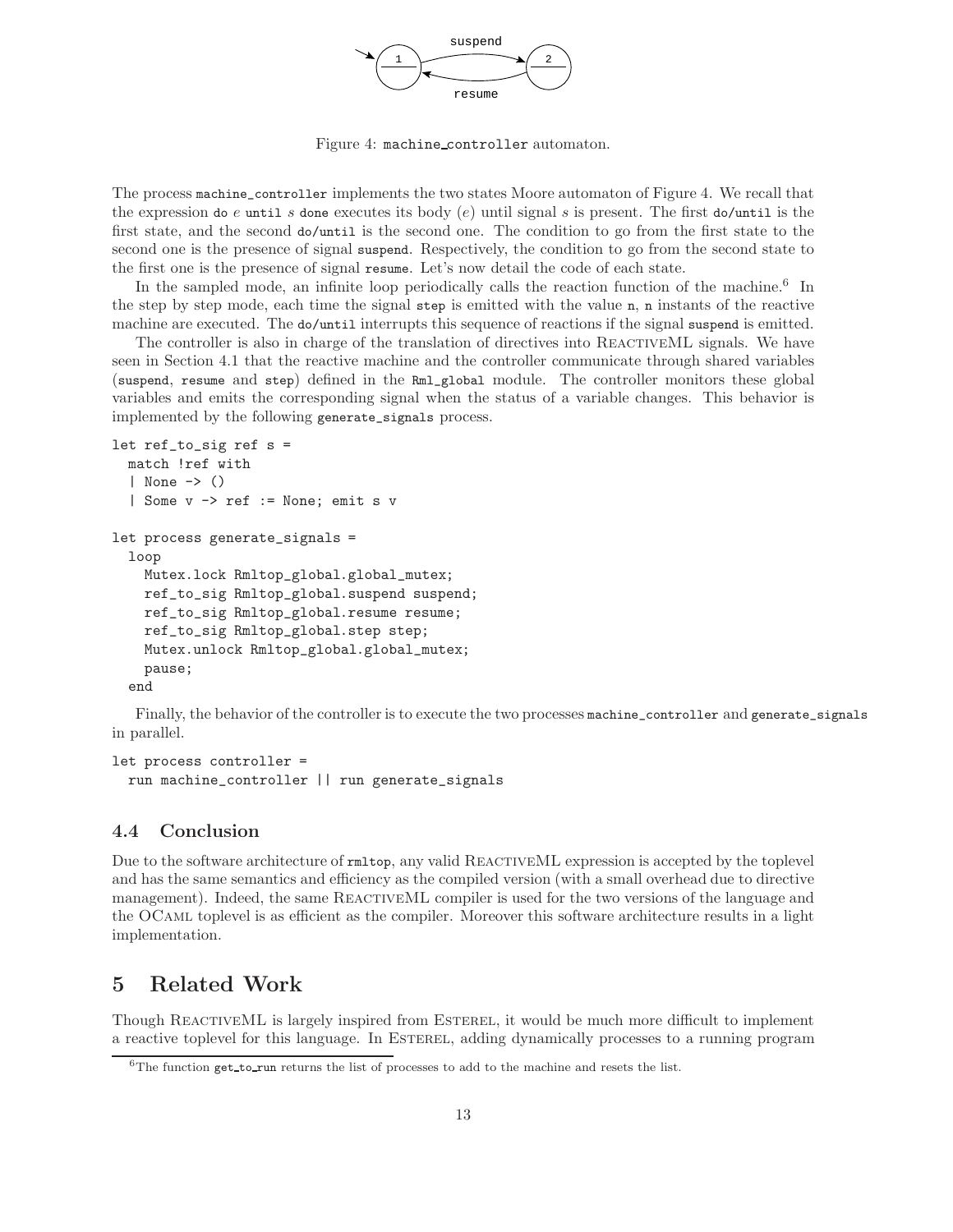can introduce causality loops (logical inconsistency concerning presence and absence of signals). Indeed, the parallel composition of two causal expressions can be not causal. Here is an example:

signal s1, s2 in present s1 then emit s2 else () || present s2 then () else emit s1

According to Esterel semantics, if we suppose that s1 is absent we can deduce that it is emitted in the same instant. If we suppose that it is present, we can deduce that it is not emitted. Hence, this program is absurd.

One strength of ReactiveML is to rely on the Boussinot semantics that delays the reaction to absence. According to this semantics, if we suppose that s1 is absent then we can deduce that it will be emitted at the *next* instant: there is no causality loop. Thanks to this feature, all programs are causal by construction. So, contrary to Esterel, it is always possible to add a process to a running machine.

Reactive Scripts [6, 18] is a scripting language based on the reactive model and mixed with the Reactive Object Model [3]. It provides some powerful features like freezing an object such that it can be serialized and migrated to another reactive machine.

REACTIVE SCRIPTS is implemented as "macros" that are expanded into another reactive language (REactiveC or SugarCubes) which is then interpreted. Conversely, the ReactiveML toplevel has a language approach in which programs are typed and compiled. It allows to define specific type systems and optimisations and provides a more efficient implementation. Another advantage of the ReactiveML toplevel is that it accepts as input the whole REACTIVEML language, whereas REACTIVE SCRIPTS imposes some limitations on the host language.

Icobjs [4, 8] is a graphical programming language also based on the reactive model of Boussinot. It was first implemented on top of REACTIVE SCRIPTS and is now directly implemented in JAVA. This language is built around the notion of icobj that can be seen as a basic behavior that can be killed, suspended, extended and serialized. A new icobj is built by the composition of the behavior of predefined ones.

Compared to the REACTIVEML toplevel, it is not possible to define dynamically new basic behaviors in ICOBJS. However, ICOBJS provides a powerful introspection mechanism that does not exist in REACTIVEML since it is not available in OCAML. One of the main differences is that ICOBJS is a complete framework where many design choices have been made whereas the ReactiveML toplevel is much more flexible. It would be possible to implement a kind of ICOBJS in REACTIVEML by the composition of the combinators killable, suspendable, etc.

The ReactiveML toplevel can also be compared to functional reactive programming (Fran [9] and its successor Frp [19, 16]). Fran and Frp are two programming languages embedded into Haskell as libraries. Thus, they can be executed in an HASKELL toplevel.

In the context of interactive definition of reactive systems, the main difference comes from the programming model. Frp is a data flow language, whereas ReactiveML is much more imperative. We believe that it is more natural to extend an imperative program with new parallel processes than to extend a data flow network. Indeed, the communication model of ReactiveML is based on broadcasting and signals do not do any assumption on the number of events sources, thanks to their combination function.

# 6 Conclusion

We have presented rmltop, an interactive mode for the REACTIVEML language. It can be helpful to design and debug reactive systems and for teaching purposes. It provides a way to execute a program in a sampled mode or step by step and to dynamically modify the behavior of a system. An originality of this toplevel lies in the fact that it is itself coded in ReactiveML. It results in a light and quite elegant code.

This experience has highlighted the usefulness of higher order and polymorphism of ReactiveML for the definition of reconfiguration combinators. These combinators are meaningful beyond the scope of the toplevel: they can be useful in any ReactiveML program.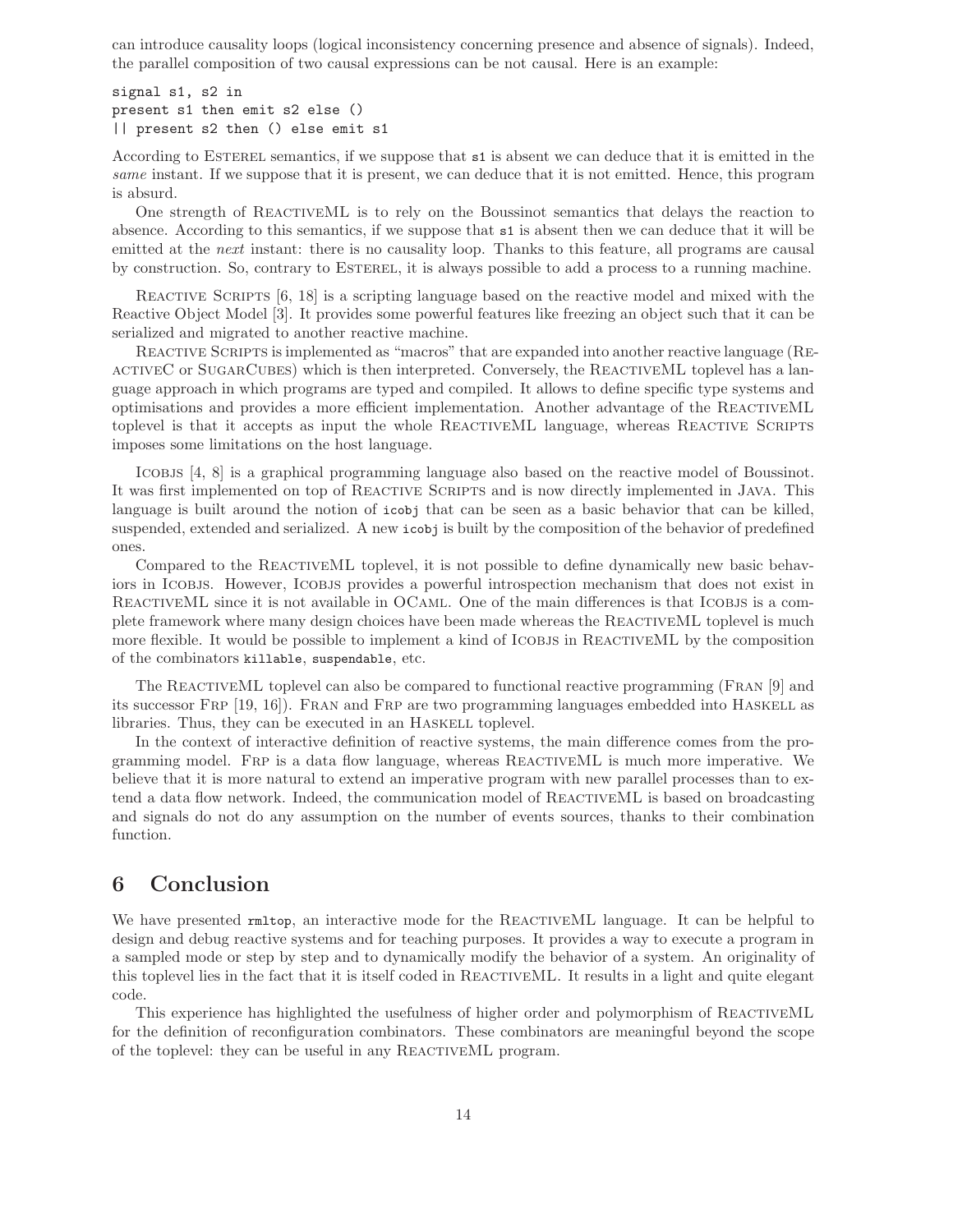## Acknowledgements

We would like to thank Jean-Ferdy Susini for motivating us in taking advantage of the OCAML toplevel to implement rmltop, Marc Pouzet for his conclusive ideas of improvement and Frédéric Boussinot for its proofreading and advices.

# References

- [1] A. Benveniste, P. Caspi, S. Edwards, N. Halbwachs, P. Le Guernic, and R. de Simone. The synchronous languages twelve years later. Proceedings of the IEEE, Special issue on embedded systems, 91(1):64–83, January 2003.
- [2] F. Boussinot and R. de Simone. The SL synchronous language. Software Engineering, 22(4):256–266, 1996.
- [3] F. Boussinot, G. Doumenc, and J-B Stefani. Reactive objects. Annales des Télécommunications, 51(9-10):459–473, 1996.
- [4] F. Boussinot, J-F. Susini, F. Dang Tran, and L. Hazard. A reactive behavior framework for dynamic virtual worlds. In Proceedings of the sixth international conference on 3D Web technology, 2001.
- [5] Frédéric Boussinot. Reactive C: An extension of C to program reactive systems. Software Practice and Experience, 21(4):401–428, April 1991.
- [6] Frédéric Boussinot and Laurent Hazard. Reactive scripts. In *Proceedings of the Third International* Workshop on Real-Time Computing Systems Application (RTCSA'96), pages 267–274, 1996.
- [7] Frédéric Boussinot and Jean-Ferdy Susini. The SugarCubes tool box : A reactive java framework. Software Practice and Experience, 28(4):1531–1550, 1998.
- [8] Christian Brunette. Construction et simulation graphiques de comportements: le modèle des Icobjs. Thèse de doctorat, Université de Nice-Sophia Antipolis, 2004.
- [9] Conal Elliott and Paul Hudak. Functional reactive animation. In International Conference on Functional Programming, pages 163–173, June 1997.
- [10] Nicolas Halbwachs, Fabienne Lagnier, and Pascal Raymond. Synchronous observers and the verification of reactive systems. In AMAST '93: Proceedings of the Third International Conference on Methodology and Software Technology, pages 83–96, London, UK, 1994. Springer-Verlag.
- [11] Grégoire Hamon and Marc Pouzet. Un simulateur synchrone pour Lucid Synchrone. In *Journées* Francophones des Langages Applicatifs (JFLA'99), Morzine-Avoriaz, February 1999. INRIA.
- [12] Xavier Leroy. The Objective Caml system release 3.10. Technical report, INRIA, 2007.
- [13] Louis Mandel and Florence Plateau. Interactive programming of reactive systems. In Proceedings of Model-driven High-level Programming of Embedded Systems  $(SLA + P'08)$ , April 2008.
- [14] Louis Mandel and Marc Pouzet. ReactiveML, a reactive extension to ML. In Proceedings of 7th International conference on Principles and Practice of Declarative Programming (PPDP'05), 2005.
- [15] Louis Mandel and Marc Pouzet. ReactiveML : un langage fonctionnel pour la programmation réactive. Technique et Science Informatiques (TSI), 2007. Accepted for publication.
- [16] Henrik Nilsson, Antony Courtney, and John Peterson. Functional reactive programming, continued. In Proceedings of the Haskell Workshop, September 2002.
- [17] Dumitru Potop-Butucaru, Stephen A. Edwards, and Gérard Berry. Compiling Esterel. Springer, 2007.
- [18] Jean-Ferdy Susini. L'approche réactive au dessus de Java : sémantique et implémentation des SugarCubes et de Junior. Thèse de doctorat, Ecole des Mines de Paris, 2001.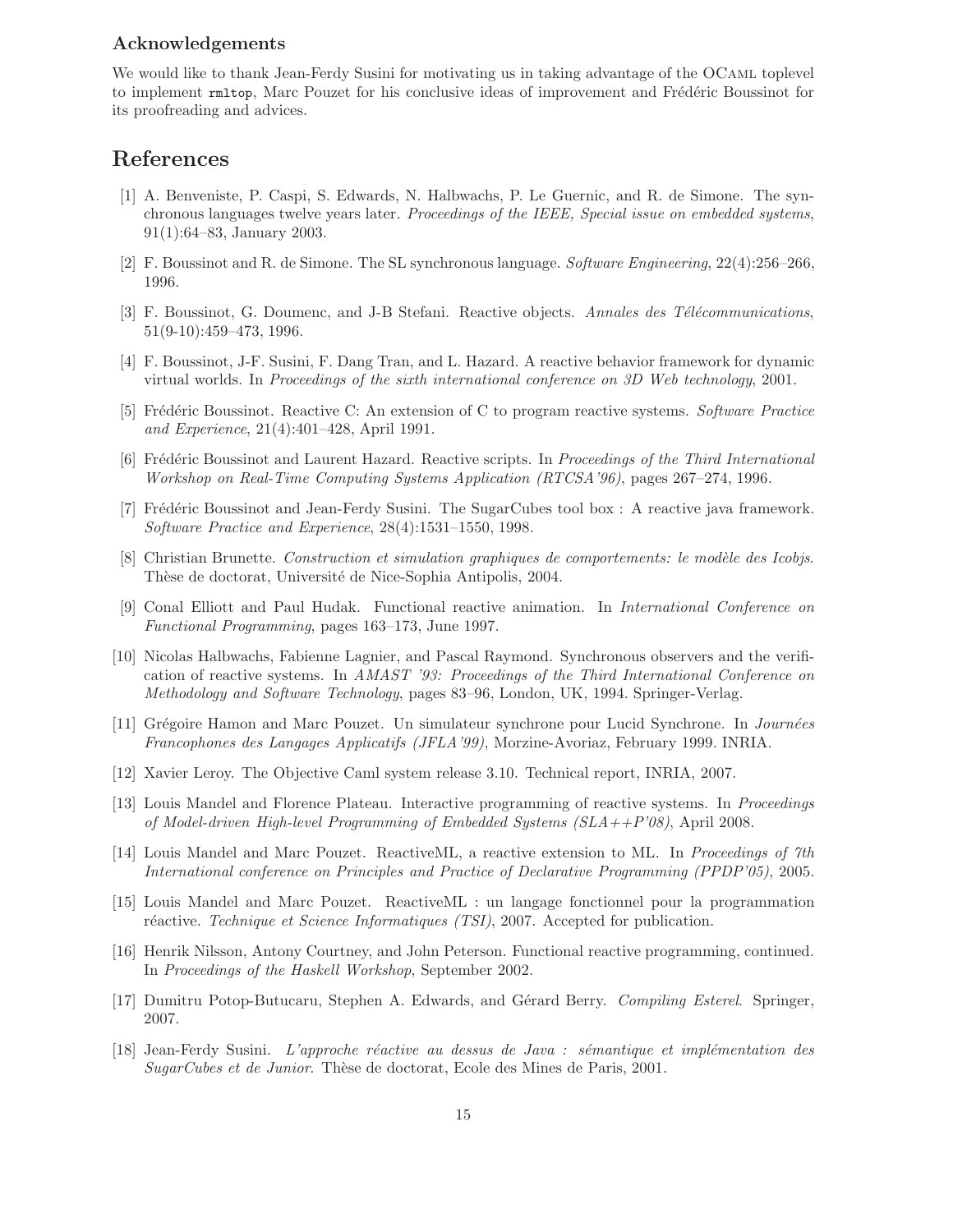[19] Zhanyong Wan and Paul Hudak. Functional reactive programming from first principles. In In ACM SIGPLAN Conference on Programming Language Design and Implementation, pages 242–252, 2000.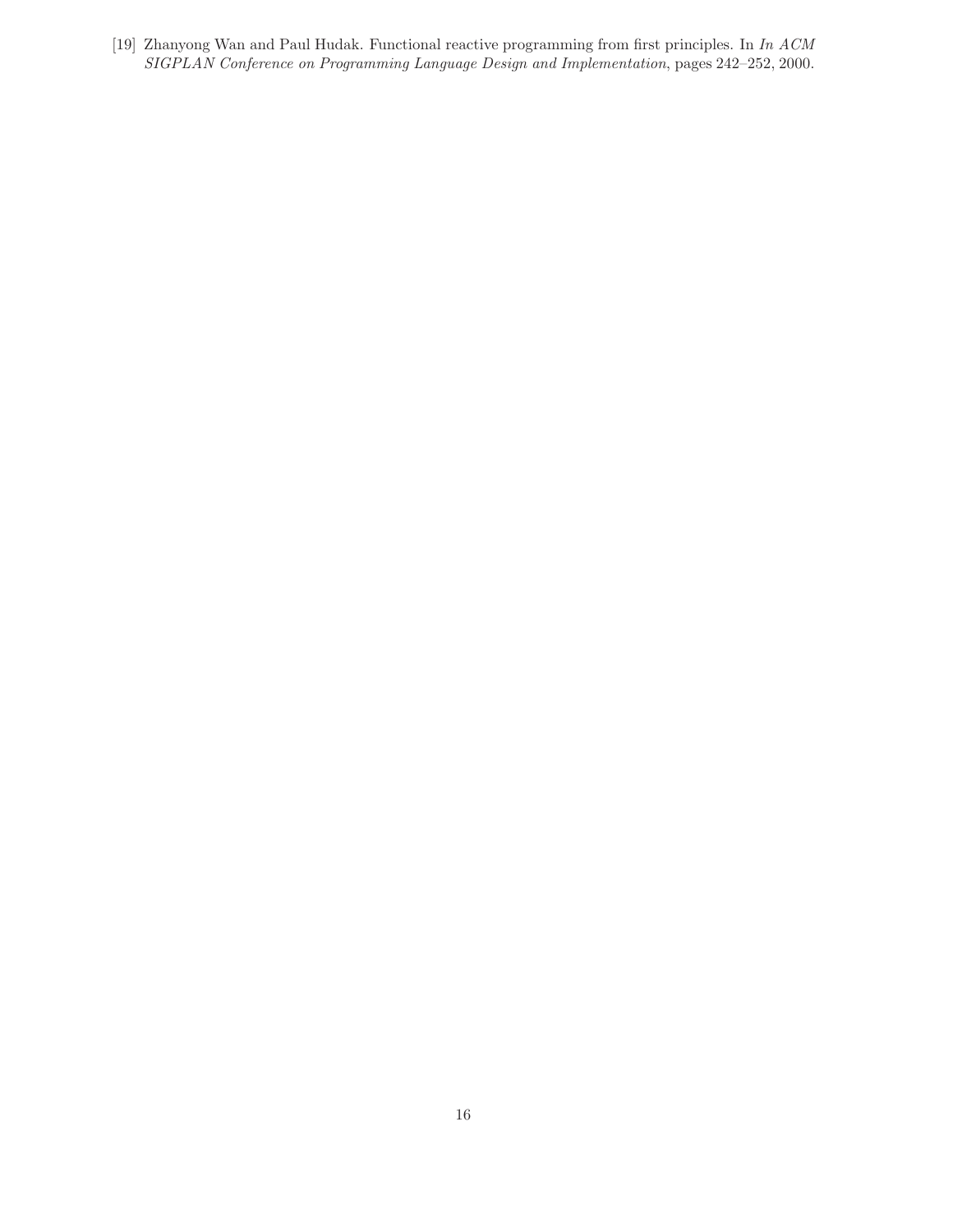# A REACTIVEML expressions

We present here the set of REACTIVEML expressions that has been added to OCAML.

Terminal symbols are set in typewriter font. Non-terminal symbols are set in italic font. Square brackets [] denote optional components. Curly brackets {} denote zero, one or several repetitions of the enclosed components. Parentheses () denote grouping and / denotes alternatives.

### Process definitions

```
let process \langle id \rangle { \langle pattern \rangle } = \langle expr \rangle in \langle expr \rangleprocess <expr>
```
Process definitions are introduced by the process keyword. A process can be named (let process  $id...$ ) or anonymous (process <expr>).

## Basic statements

nothing pause halt run <process>

nothing is equivalent to (). pause suspends the execution until next instant. halt suspends the execution forever. run executes a process.

#### Compositions

```
<expr> ; <expr>
\langle expr \rangle || \langle expr \ranglelet \langle pattern \rangle = \langle expr \rangle { and \langle pattern \rangle = \langle expr \rangle } in \langle expr \rangle
```
In REACTIVEML, expressions can be composed in sequence or in parallel. The let/and/in construct computes several expressions in parallel and gets their values. Then it computes the body.

## Signal declarations

```
signal \langle id \rangle { , \langle id \rangle } in \langle expr \ranglesignal <id> default <value> gather <function> in <expr>
```
These constructs declare new signals. When a signal is declared, we can define how to combine the values emitted during an instant with the signal/gather construct. If no combination function is given, the behavior of the signal is to collect all emitted values in a list.

## Signal emission

emit <signal> [ <value> ]

Signal emissions are instantaneous broadcasting. Hence, a signal is present or absent during an instant but it cannot have both status. The notation emit  $\langle signal \rangle$  is a shortcut for emit  $\langle signal \rangle$ .

#### Signal status

```
present <signal> then <expr> else <expr>
await \int immediate \int <signal>
pre <signal>
```
The expression present tests the status of a signal. If the signal is present, the then branch is executed instantaneously, otherwise the else branch is executed at the following instant.

The expression await s waits s to be emitted and terminates at the following instant. Whereas the expression await immediate s waits s to be emitted and terminates instantaneously.